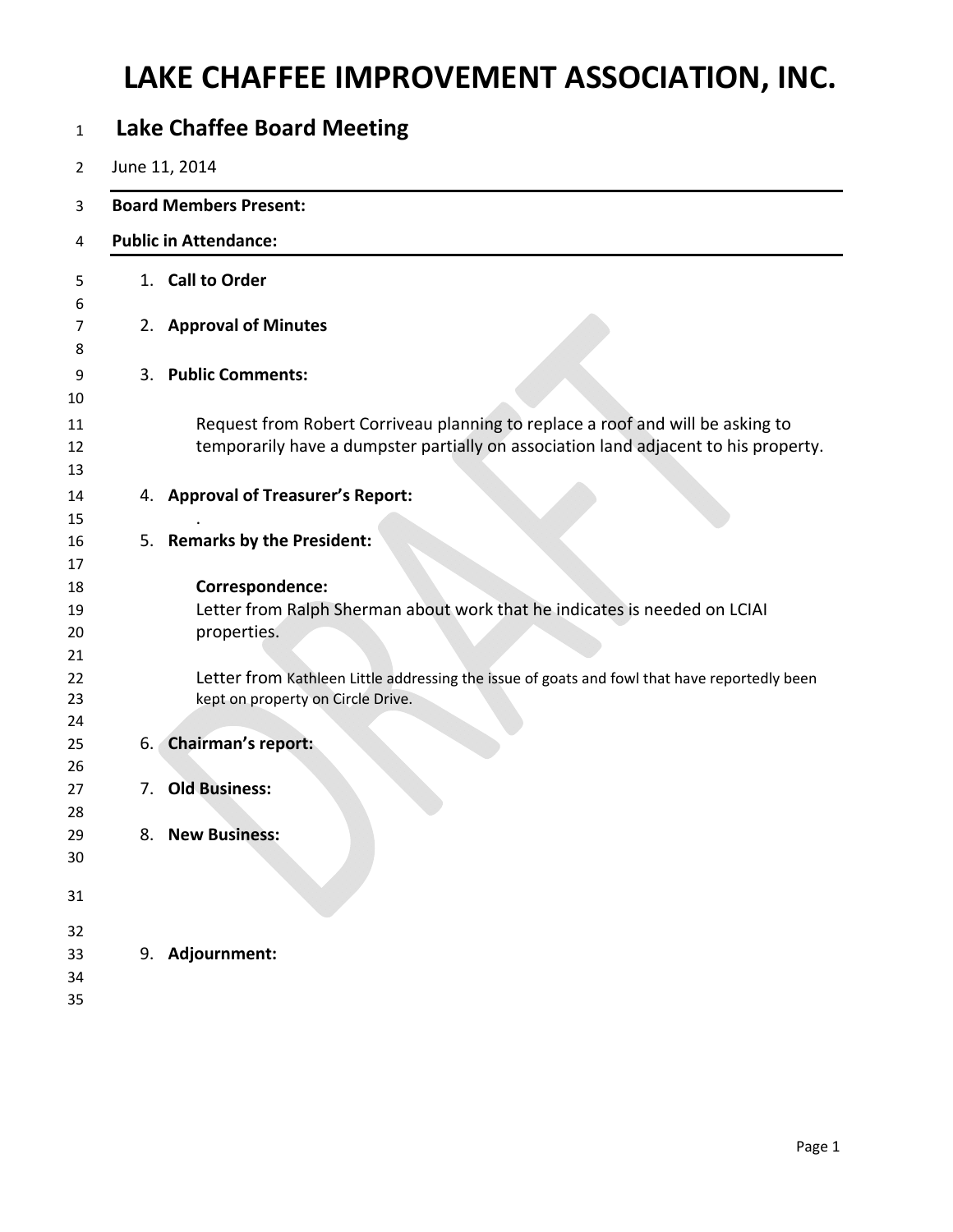## **LAKE CHAFFEE IMPROVEMENT ASSOCIATION, INC.**

## **Lake Chaffee Board Meeting**

June 11, 2014

**Board Members Present:** Ivan Wasko, Kenneth Garee, Gerald Dufresne, Tom Martin, Robert Corriveau, Carol Natitus, Tom Martin, Jacqueline Kennedy, Kari Olson

**Public in Attendance**: Kathleen Little spoke on the issues on Circle Drive regarding farm animals. Ivan will check on whether they are housed on association property or adjoining property that is not association property. A letter will be sent to the homeowner.

**Call to Order:** Ivan Wasko called the meeting to order at 6:45 p.m.

**Approval of Minutes:** Minutes were approved with corrections.

**Public Comments:** Robert Corriveau requested approval from board regarding a dumpster that will be partially placed on association property adjacent to his property. Board approved his request with.

**Approval of Treasurer's Report:** Tom Martin made the motion, seconded by Robert Corriveau to accept the Treasurer's report as presented. The motion passed with no objections.

**Remarks by the President:** Ivan Wasko reported the mass mailing was sent along with information on the Poker Run to take place on Saturday, June 28th. Ivan is asking for volunteers.

**Correspondence:** Ralph Sherman noted that there were areas around the lake that needed attention; docks in need of repair along with issues with seepage at the dam. The dock on Lakeview is dangerous and if it can't be repaired we should consider blocking it off so no one will have access. Gerry Dufresne stated he and his son repaired the boat launch dock. Tree near the spillway is leaning and requested we have someone look at it. Kari Olson stated she would contact someone to give us a recommendation as to course of action. Ralph also noted that Mother's Beach is shrinking and a letter should be sent to the homeowner regarding the use of Mother's Beach and personal items on it that do not belong to the association. Tom Martin and Ivan Wasko thanked Ralph for his observations.

Received several letter letters regarding foreclosures. An anonymous letter was sent to the Town of Ashford regarding 343 Ference Rd. on a deck and structure that this homeowner did not obtain a permit. Ivan will follow up on this with the town. Ivan stated that regulations have changed that you do not need a permit on a shed under 200 sq. ft.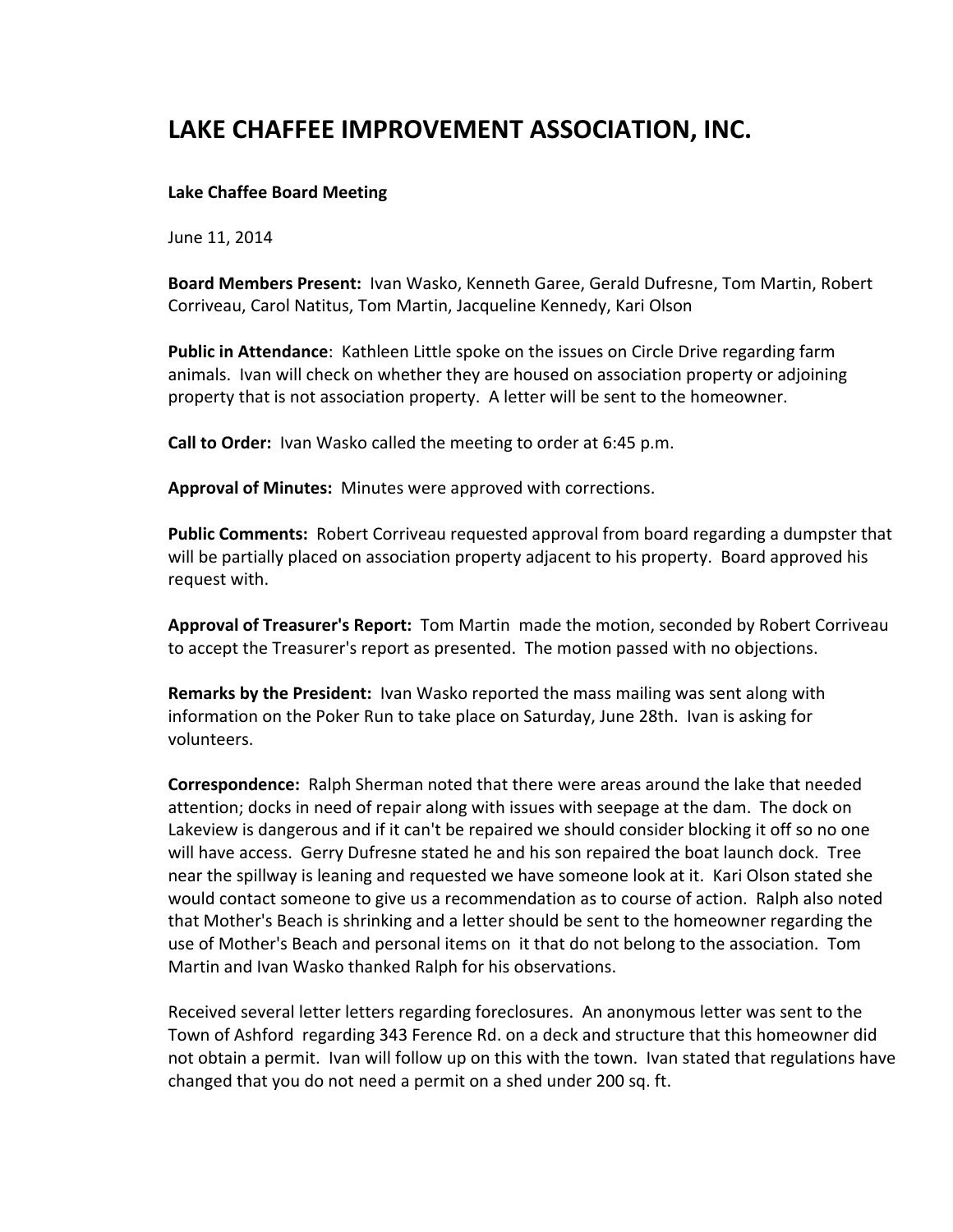## **Chairman's Report:**

Boat Launch: Gerry Dufresne repaired and mowed the board launch several times. Ivan thanked Gerry for rot tilling the beach. Gerry will try to get a load of stone for the board launch. Tom Martin made a motion to give Gerry \$50.00 to purchase the stone. Seconded by Robert Corriveau.

Constable Report: Gerry Dufresne reported everything was quiet.

Road Chairman: Ivan Wasko stated that the contractor is coming to do repair on Union Dr. Port holes are growing along with many wash outs do to the rainy spring. Hipsky contacted Ivan for grading and agreed to do as much work as he could for \$3,000. Gerry Dufresne will try to obtain chippings from the town, but this may be the last time as they are running out of material. Gerry asked if we could get Hipsky to widen Union and Maple Dr. Ivan will follow up with Hipsky on the possibility of widening these 2 roads. Tom Martin made a motion to do all interior roads along with widening for \$3,000. Seconded by Robert Corriveau. This would come out of the snow plow and road repair, hall utilities line.

Ivan presented \$500 bonus to the snow plow contactor. Ivan told him we welcome a bid for the coming season and he agreed. He stated the sand was going up but the remainder of the contract would remain the same.

Environmental Chair: Ralph Sherman reported he will be having the water tested in June, July and August and asked for board's permission. This was approved by all.

Dam Chair: Kari Olson that the observations reported by Ralph Sherman needs to be brought up at the annual meeting and voted on. Kari to contact consultant regarding the tree the tree leaning near the spillway.

**Old Business:** Port-a-potty was installed. Mass mailing sent out and the holding tank to be pumped on Friday, June 13, 2014. Hall is rented for Saturday June 14.

**New Business:** The homeowner at 59 Westford Rd. had a new septic installed and thought the association was responsible for replacing the culvert. Ivan told him this was his responsibility.

Ivan reported that Jason Sherman has resigned as Mother's Beach Chairperson.

New Business: Ralph Sherman attended meetings and no discussion on this issue and decided they could not address it and did not have enough info from lawyers. Kari Olson strongly urges association members to attend these meetings as our voices need to be heard. Planning & Zoning meetings are held the 2nd Monday of each month.

**Adjournment:** Robert Corriveau made the motion, seconded by Tom Martin at 8:46 p.m.